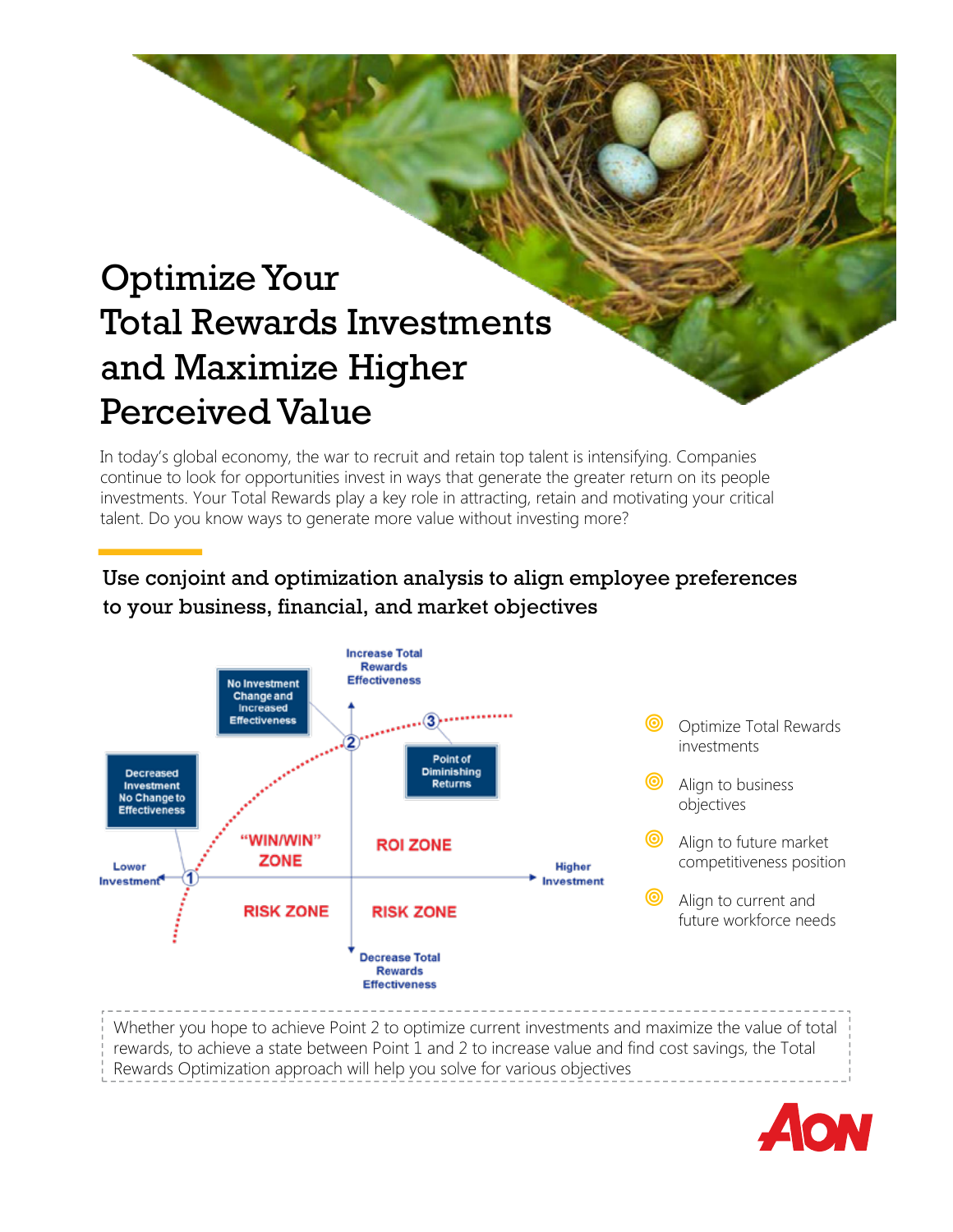Ways ompanies Jse Total wards:  $otimization$ 

## Merger and acquisitions

- Harmonize programs, identify optimal program designs for new company
- Gather employee preferences on new designs relative to current state, and define actions needed to transition employees from one plan to another **1**

## Long-term strategy

- Use efficient frontier analysis to inform your 2 to 3 year Total Rewards Strategy
- Link to your Employee Value Proposition
- Refine recruitment strategy **2**

## Increase employee value and manage costs

- Reduce total rewards cost or re-allocate costs from one program to another that **3**
	- increase overall value to your employees and increase likelihood of achieving performance based goals

## Core vs. differentiators

- Test value of new designs and programs
- Consider a flexible program define what's core vs. programs where employees can 'buy up' **4**
	- Identify valued programs by key workforce segments

## Validate design considerations

- Take guessing out of how employees will react to program changes
- Forecast level of sensitivity of program changes **5**
	- Use to inform messaging about changes

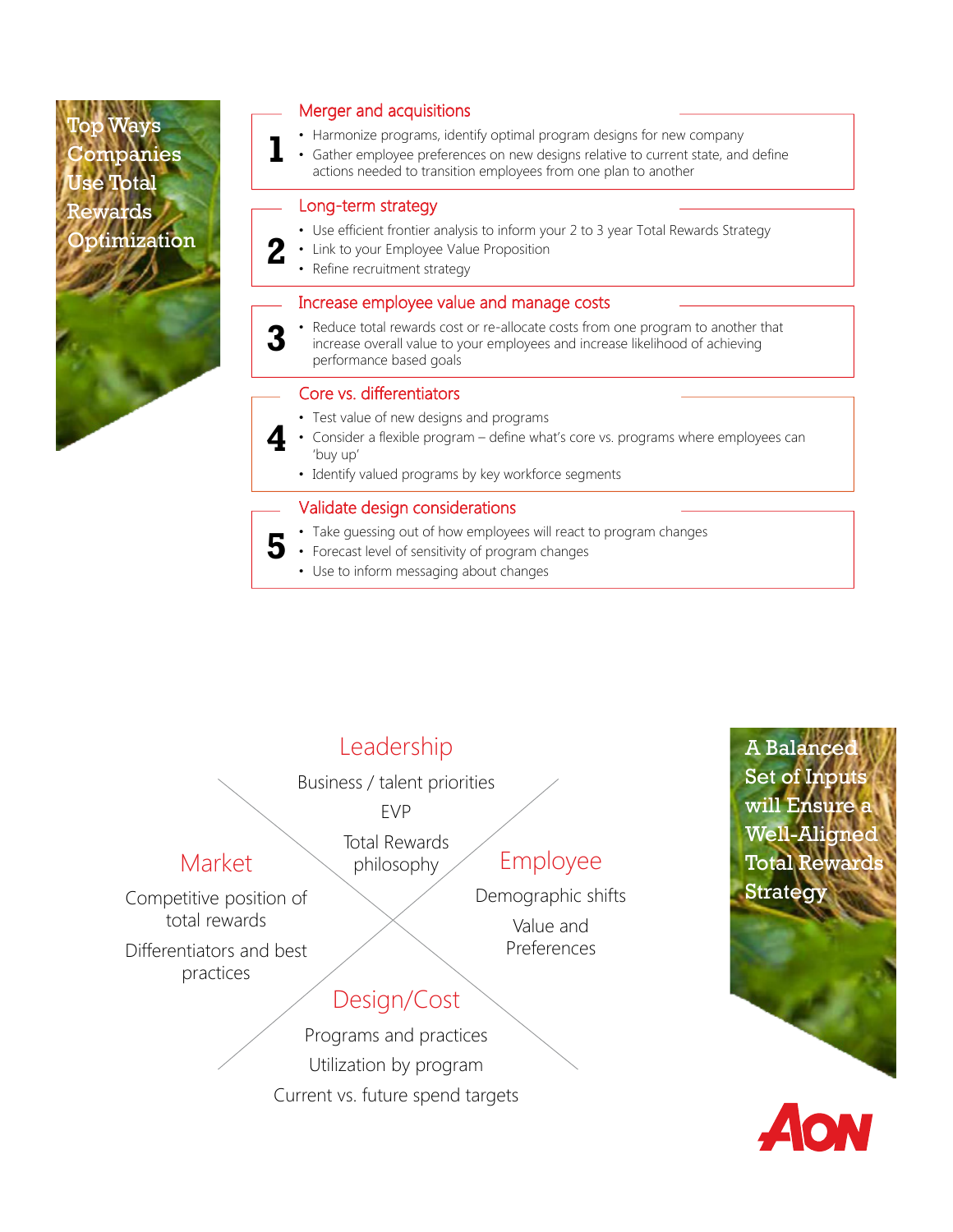# A Simple Three Phased Process

| Phase I<br>$\sim$ 1 Month                                                                                                                | Phase $II$<br>$~1$ Month                                                             | Phase $III$<br>$~1$ to 2 Months<br><b>Execute</b>   |  |  |
|------------------------------------------------------------------------------------------------------------------------------------------|--------------------------------------------------------------------------------------|-----------------------------------------------------|--|--|
| <b>Discover</b>                                                                                                                          | Design                                                                               |                                                     |  |  |
| Review of current<br>programs and practices<br>Leadership interviews<br>Employee focus groups<br>Conjoint survey design<br>Communication | Conjoint survey<br>administration<br>Demographic<br>segmentation<br>Costing analysis | Optimization analysis<br>Results<br>Recommendations |  |  |

# The Power of Data and Modeling to Define Your ROI of Total Rewards

| <b>Program Design Change</b>                                               | % Change to Current Retention of 78%                                                                            |                                                        | Cost Impact Cost/Savings per 1%<br>Retention (000)<br>(\$000) |                                                        |                               |                                |
|----------------------------------------------------------------------------|-----------------------------------------------------------------------------------------------------------------|--------------------------------------------------------|---------------------------------------------------------------|--------------------------------------------------------|-------------------------------|--------------------------------|
| Student loan repayment - 4010.) Contribution up to 5% of annual salary     |                                                                                                                 | $-5.0\%$                                               | \$448                                                         | \$89                                                   |                               | Quantify th                    |
| Commuter reimbursement - up to \$100 per month                             |                                                                                                                 | 4.3%                                                   | \$702                                                         | \$162                                                  |                               | and financ                     |
| 40100_Pension - Co. Contribution up to 5% of annual salary                 |                                                                                                                 | 4.3%                                                   | \$1,179                                                       | \$272                                                  |                               |                                |
| Your Annual Salary - 5 to 10% more                                         |                                                                                                                 | 4.2%                                                   | \$4,457                                                       | \$1,060                                                |                               | program d                      |
| Paid Parental Leave - 24 seeks primary and non-primary                     |                                                                                                                 | 4.1%                                                   | \$464                                                         | \$113                                                  |                               |                                |
| Fitness reimbursement - up to \$100mg (complete 60 ututs in 6 mos).        |                                                                                                                 | 4.1%                                                   | \$702                                                         | \$173                                                  |                               |                                |
| Convenience Perks - up to \$100 per month                                  |                                                                                                                 | 13.9%                                                  | \$702                                                         | \$182                                                  |                               |                                |
| Tuition Reimbursement - Up to \$10,000 relevant to current role            |                                                                                                                 | 3.7%                                                   | \$322                                                         | \$87                                                   |                               | Use Aon's                      |
| Student loan repayment - up to 5% of annual salary (after taxes)           |                                                                                                                 | 3.6%                                                   | \$448                                                         | \$123                                                  |                               |                                |
| Onside Wellness Activities - various craits services at subsidized rate    |                                                                                                                 | 3.6%                                                   | \$330                                                         | \$92                                                   |                               | optimizatio                    |
| Equity Grants - you get more                                               |                                                                                                                 | 2.8%                                                   | \$3,380                                                       | \$1,221                                                |                               | model and                      |
| 401(k) Pension - 100% match up to 6% of your base salary                   |                                                                                                                 | 2.5%                                                   | \$497                                                         | \$202                                                  |                               |                                |
| Fitness reimbursement - up to \$50 mo complete 60 yeshs in 6 mos).         |                                                                                                                 | 2.2%                                                   | \$351                                                         | \$157                                                  |                               | alternative                    |
| Commuter reimbursement - up to \$50 per month                              |                                                                                                                 | 2.2%                                                   | \$351                                                         | \$159                                                  |                               |                                |
| Student loan repayment - \$100 per month                                   |                                                                                                                 | 2.1%                                                   | \$169                                                         | \$81                                                   |                               | and instant                    |
| Convenience Perks - up to \$50 per month                                   |                                                                                                                 | 2.1%                                                   | \$351                                                         | \$170                                                  |                               |                                |
| Paid Perental Leave - 18 weeks primiry and non-primary                     |                                                                                                                 | 2.0%                                                   | \$270                                                         | \$135                                                  |                               | quantitativ                    |
| Tuition Reinbursement - Up to \$3,000 per year, expanded usa               |                                                                                                                 | 1.9%                                                   | \$739                                                         | \$380                                                  |                               |                                |
| Food - Daily calened hist broakfast and kinch                              |                                                                                                                 | 1.9%                                                   | \$1,039                                                       | \$544                                                  |                               |                                |
| Onalte Wellness Activities - various crisile svics af employee expense.    |                                                                                                                 | $-1.7%$                                                | \$16                                                          | \$9                                                    |                               |                                |
| Food - Catered hot or bes lunch on varying days. Breakfast offered         | $-2.1\%$                                                                                                        |                                                        | (5297)                                                        | (5140)                                                 |                               | Analyze va                     |
| Medical Coverage - Co. pays 500% in-Network for you/dependents             | $-2.4%$                                                                                                         |                                                        | (5352)                                                        | (5145)                                                 |                               | impact to o                    |
| Tuition Reimbursement - No kinger offered                                  | $-2.4%$                                                                                                         |                                                        | (5138)                                                        | (557)                                                  |                               |                                |
| Equity Grants - you get less                                               | $-3.3%$                                                                                                         |                                                        | (53.380)                                                      | (\$1,034)                                              |                               | segments a                     |
| 401(k) Pension - No Match                                                  | $-4.0\%$                                                                                                        |                                                        | (51,049)                                                      | (5264)                                                 |                               |                                |
| Food - Daily catered box lurch with breakfast partry options               | $-4.5\%$                                                                                                        |                                                        | (5742)                                                        | (5164)                                                 |                               |                                |
| Medical Coverage - Co. pays 100%; You pay for spousardependents            | $-4.8\%$                                                                                                        |                                                        | (5253)                                                        | (952)                                                  |                               |                                |
| Your Annual Salary - 5 to 10% limit                                        | $-5.3%$                                                                                                         |                                                        | (54, 457)                                                     | (5848)                                                 |                               |                                |
| 100%<br>Paid Time Off - fixed 20 days.                                     |                                                                                                                 |                                                        |                                                               |                                                        |                               | <b>Technology</b>              |
| Food - Dark subsideed caterol                                              |                                                                                                                 |                                                        |                                                               |                                                        |                               | Collages All Digenst All       |
| Medical Coverage - Co. pays:<br>74%                                        |                                                                                                                 | Appropria Cost Change: (31,666,914)                    |                                                               |                                                        |                               | <b>Business Unit</b>           |
| Medical Coverage - Opt out a                                               |                                                                                                                 | Appropria HollyWoot 34.7%                              |                                                               |                                                        |                               | Groupings                      |
| <b>SON</b>                                                                 |                                                                                                                 |                                                        |                                                               |                                                        |                               |                                |
|                                                                            |                                                                                                                 |                                                        |                                                               |                                                        | + (Weiers Frontier            | * Gender                       |
| 21%                                                                        |                                                                                                                 |                                                        |                                                               |                                                        | <b>Careline</b>               | 突相<br>St Females               |
|                                                                            |                                                                                                                 |                                                        |                                                               |                                                        |                               | <b>Situates</b>                |
| ON                                                                         |                                                                                                                 |                                                        |                                                               |                                                        |                               |                                |
| (520,000)                                                                  | (\$10,000)                                                                                                      | 13                                                     | \$10,000                                                      | \$20,000                                               | \$20,000                      | · Tenure                       |
|                                                                            |                                                                                                                 |                                                        |                                                               |                                                        |                               | 図相                             |
|                                                                            |                                                                                                                 | Change in Rewards Investment (DDD's)                   |                                                               |                                                        |                               | College than 1 year            |
|                                                                            | Selected Reward Mix - EF22: (Appregate Cost Change: (55,666,914); Appregate Motivation: 94.1% )                 |                                                        |                                                               |                                                        |                               | 5 1 to less than 3             |
|                                                                            | Market Position: Above Market (3.5 out of 5); Aligned to Total Rewards Strategy: Partly Aligned (2.2 out of 3); |                                                        |                                                               |                                                        |                               | years                          |
| stal forward info. Clear All                                               |                                                                                                                 |                                                        |                                                               |                                                        | Save Scenarios / Run Scenario | 573 to less than 5<br>years    |
| Level 1<br>Reward                                                          | Level 2                                                                                                         | Level 3                                                | Level 4                                                       | Level 5                                                | Level 6                       | 575 to less than 10            |
|                                                                            | <b>TOUT ANNUAL MATTE INCIDENCE</b>                                                                              |                                                        |                                                               |                                                        |                               | years.                         |
| Your Annual Merit Increase<br>evual Merit Increase copportunity - 50% less | opportunity - what you<br>received last year.                                                                   | Your Annual Merit Increase<br>Opportunity - 50% more   |                                                               |                                                        |                               | 57 10 to less than 20<br>years |
| Opportunity<br>(53,880,604,00)                                             | \$8.00                                                                                                          | \$3,880,604.00                                         |                                                               |                                                        |                               | GR 30 years or more            |
|                                                                            |                                                                                                                 | ۰                                                      |                                                               |                                                        |                               |                                |
| sual Bornat - Visur Larg<br>opportunity is reduced                         | Annual Bonus- Your target<br>spportunity is reduced by                                                          | Annual Sonus- Your target of<br>Individual and company | Annual Bonus, Your target                                     | Annual Sonus- Your target<br>responsivity increases by |                               | + GenerationS                  |
| Annual Bonus - Non<br>by 50%<br>Sales                                      |                                                                                                                 | financial remains the same                             | opportunity increases by 158                                  | future.                                                |                               |                                |
| (\$9,367,888.48)<br>٠<br>٠                                                 | (54,635,931,76)<br>O                                                                                            | 55.05<br>$\circ$                                       | 54,633,931.75<br>$\circ$                                      | \$9,367,865.45<br>O                                    |                               | a. Salary                      |
|                                                                            |                                                                                                                 |                                                        |                                                               |                                                        |                               | . Performance Rating           |

tify the employee, market nancial impact of one-off am designs and packages

on's online proprietary iization dashboard to l and scenario test ative program designs nstantly see the itative impact

ze various scenarios and tt to different workforce ents and demographics

less than 20